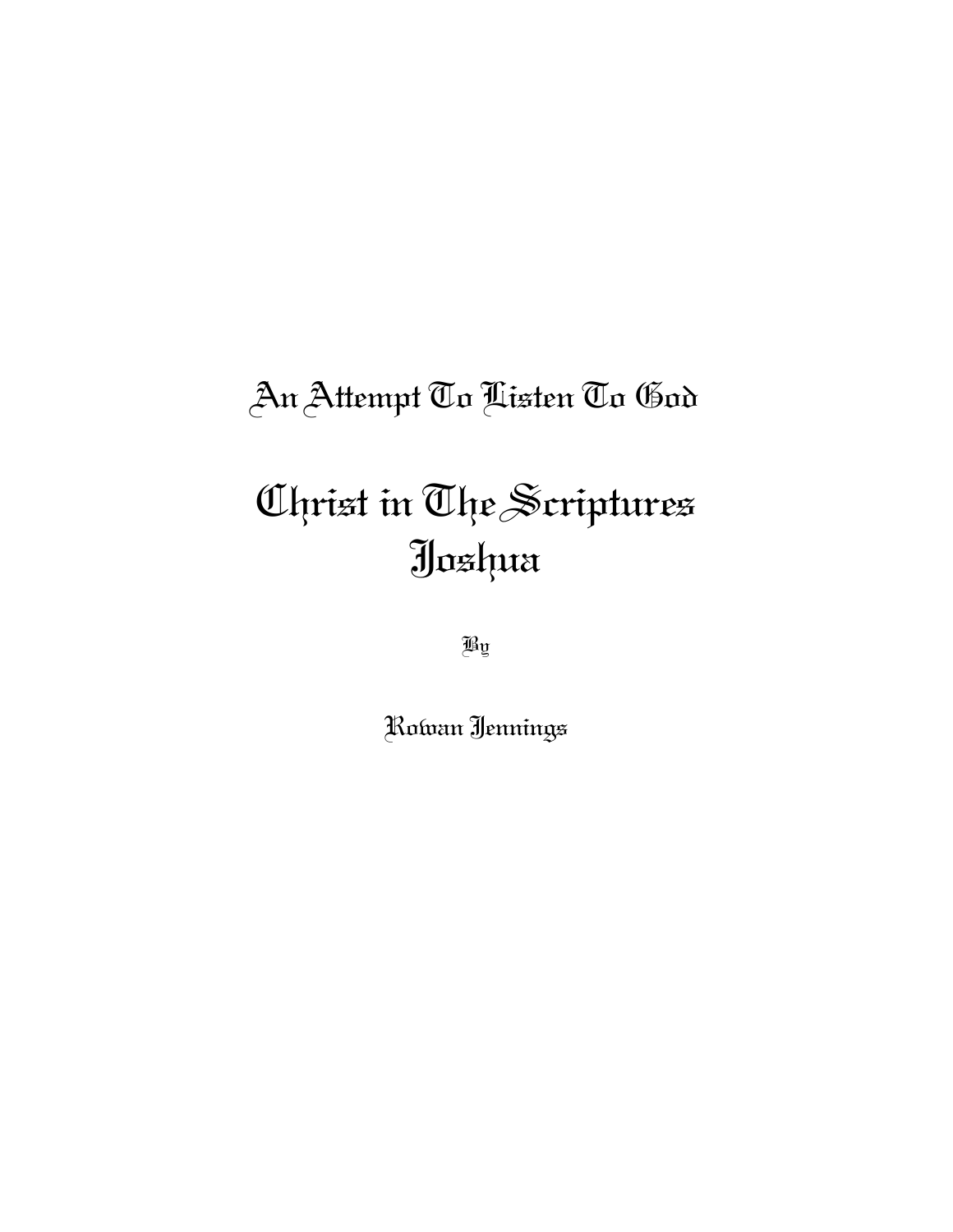#### **Introduction**

In any meditation of our Lord from the Old Testament there are multiple matters which merit consideration. Two of them are:

- a) No single shadow can convey the full glories of the person and work of the Lord.
- b) God uses places and individuals in multi levels.

Both these truths are of major importance when considering our Lord in Joshua. Regarding the fact that no single shadow can convey the full glories of the person and work of the Lord it is observed:

- a) Five offerings are needed (Burnt, Meal, Peace, Sin and Trespass; Lev. Chs. 1-6)
- b) Three priests, Aaron, Eleazar, and Melchizedek, are needed to prefigure His priesthood. (Gen. 14:18; Ex. 28:1; Num. 19:3)
- c) Two kings, David and Solomon, are needed to foreshadow His Kingship. (2 Sam. 2:4; 1 Kgs. 1:34)
- d) Two prophets, Elijah and Elisha, are needed to convey His Prophethood. (1 Kgs. 18:36; 2 Kgs. 6:12)
- e) Two leaders, Moses and Joshua, are needed to show forth His leadership. (Ex. 3:7-10; Josh. 1:2)

When we consider how God uses places and individuals in multi levels, Moses is seen as the conveyer of the law (Ex. 24:12); liberator of the people (Ex. 3:11), and leader through the wilderness (1 Cor. 10:2). Our Lord fulfilled and filled out the law by giving it's fuller meaning (Matt. 3:15; 5:18, 22, 28). He is the great Liberator and leads His people "beside the still waters" and "in the paths of righteousness" (Psa. 23:2, 3), and to "fountains of living waters" (Rev. 7:17).

In Joshua, the land God promised is called an "inheritance" (Josh. 1:6). It is also the place where God promises them "rest" (Josh. 1:13). When we read the New Testament epistles we discover that these same two words are used in various contexts. Because of this, care must be taken to determine which aspect of "rest" does Canaan prefigure, and the same with "inheritance".

- 1) The word "inheritance" can refer to:
	- a) The Lord's inheritance in His people. (Eph. 1:18)
	- b) That which we have now.  $(A \text{cts } 20:32; 26:18; Eph. 1:11, 14; Col. 1:12)$
	- c) That which is in the future and lasts eternally. (Col. 3:24; 1 Pet. 1:4)
- 2) The word "rest" can refer to:
	- a) The rest from works relative to salvation. (Heb. 4:10)
	- b) The rest from labours after salvation. (Rev. 14:13)

Combining the thought of "inheritance" and "rest", I submit the following thoughts.

- a) If I view Canaan as a shadow of heaven, the place of our rest and inheritance, it can only be viewed as such after the conflict is over. In the truest sense Canaan is not a type of heaven irrespective of what some hymn writers say. I repeat, Canaan was a place of rest only when all conflict was over (Josh.1:3; 14:15; 21:44; 22:4; 23:1), but it was not complete or lasting rest. Heaven will be a place of permanent rest when all conflict is over, for only then will the rest of the people of God be fulfilled (Heb. 4:9) and they shall rest from all their labours (Rev. 14:13). Furthermore, Canaan is not an ideal shadow of Heaven for our eternal inheritance is not a place of conflict, idolatry, failure, enemies, and a place we turn back from following the will of God (Num. 14:1-3).
- b) Canaan more perfectly reflects our present place in the heavenlies with the ongoing conflict to possess our present inheritance of which Paul speaks (Eph. 1:11, 14; Col. 1:12). Here we gird on the armament of God (Eph. 6:10-18) being in constant conflict with the world, flesh, and devil. It is a sphere in which there is very much failure. That which is needed for Israel was a leader who led the people of God to victory. We also need such a leader. However, our leader is superior to Moses for our Leader never fails.

The book of Joshua foreshadows the Lord in several ways. Those I am aware of are: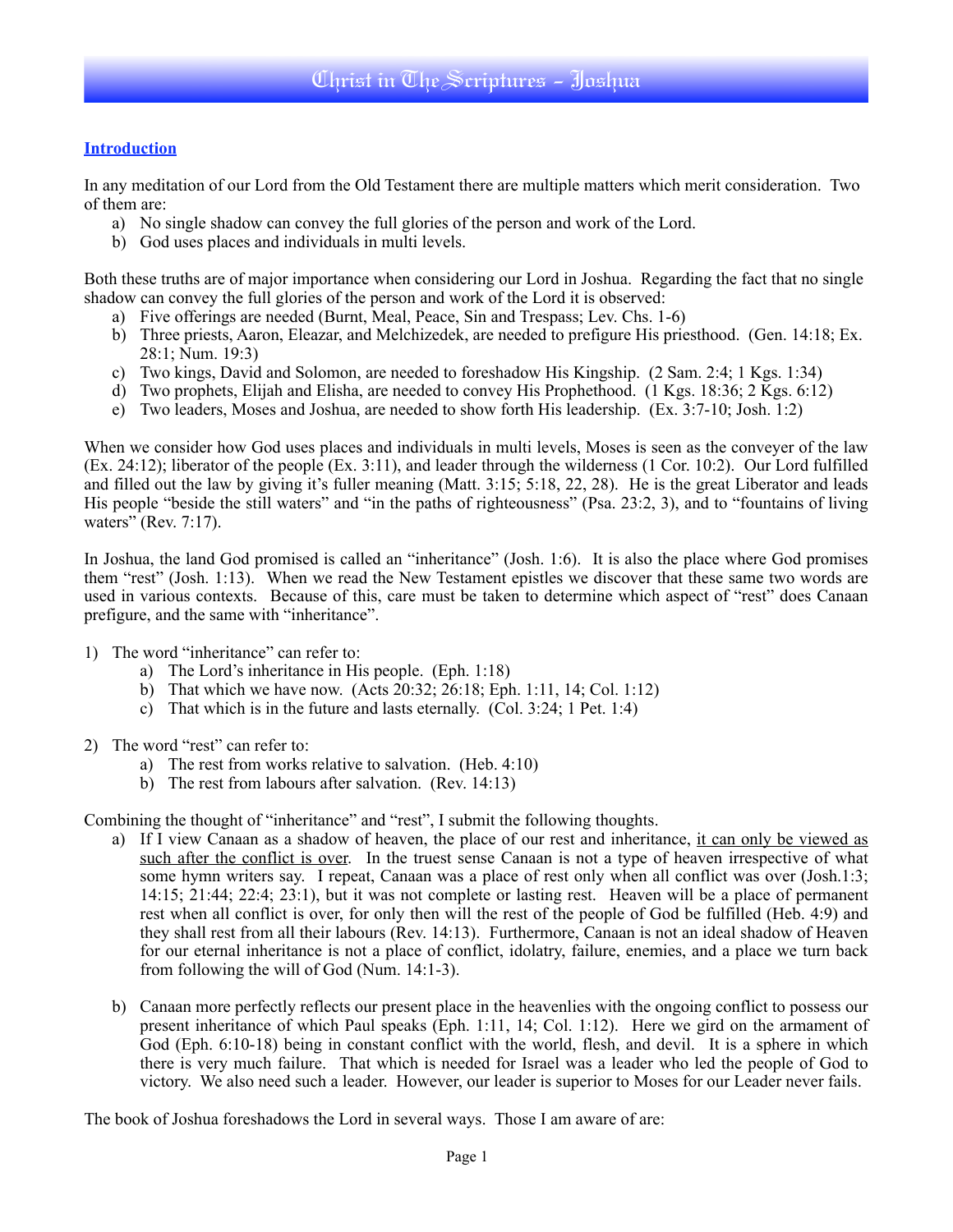- a) Joshua, the leader of God's people, who led them into their inheritance and on to victory (Josh. 1:2; 6:16-24; 8:14-28; 12:7-24)
- b) The Captain of the host of the Lord (Josh. 5:14-15)
- c) The Tabernacle (ch. 18:1)
- d) The ark, the cities of refuge (ch. 20:2, 7-8)
- e) Eleazar the priest (ch. 21:1)
- f) The bones of Joseph (ch. 24:32)

Other titles which are associated with these ones are: Forerunner (Heb. 6:20); Guide unto death (Psa. 48:14), but Christ is not just our Guide unto death, but in Joshua He is prefigured as our Guide and Guarantor through death (the Jordan) and onto resurrection. Of these foreshadows of the Lord we can only concentrate on Christ as prefigured by the Ark with brief comments on Joshua.

#### **Joshua**

History has many great leaders, Napoleon, Hannibal, Alexander; but surely among them must be Joshua who, under God, led the people of God into their inheritance.

That ancient inheritance was described as a land: "flowing with milk and honey" (Ex. 3:8), an expression God repeats eight times, and when coupled with: "floweth with milk and honey" (Lev. 20:24 and another 11 times), the word "flowing" is translated "gushed out" (Psa. 105:41; Isa. 48:21) and thus indicates an abundance. Through Paul, the Holy Spirit informs us that we have an inheritance which has an abundance of blessing. We have been given or have:

- a) The blessings of our inheritance are beyond comprehension:
	- i) "All spiritual blessings" (Eph. 1:3)
	- ii) "Peace with God" (Rom. 5:1)
	- iii) "Eye hath not seen, nor ear heard, neither have entered into the heart of man, the things God hath prepared for them that love Him" (1 Cor. 2:9)
	- iv) "Being enriched in every thing to all bountifulness" (2 Cor. 9:11)
- b) The blessings of our inheritance are abundant:
	- i) Abundant life: "I am come that they might have life, and that they might have it more abundantly" (Jn. 10:10)
	- ii) Abundant grace: "All things are for your sakes, that the abundant grace might . . . redound to the glory of God"  $(2$  Cor. 4:15)
	- iii) Abundant mercy: "According to His abundant mercy hath begotten us again unto a lively hope" (1 Pet. 1:3; Titus 3:5-6)
- c) The blessings of our inheritance are exceeding:
	- i) For the sufferings of this present time there will be an "exceeding and eternal weight of glory" (2 Cor. 4:17)
	- ii) "The exceeding greatness of His power to us-ward who believe" (Eph. 1:19)
	- iii) "The exceeding riches of His grace in His kindness toward us through Christ Jesus" (Eph. 2:7)
	- iv) "When His glory shall be revealed, ye may be glad also with exceeding joy" (1 Pet. 4:13). Then add to this the wonder that when He presents us it will give to Him "exceeding joy" (Jude. 1:24).
	- v) We have been given "exceeding great and precious promises" (2 Pet. 1:4)
- d) The blessings of our inheritance are exceeding abundantly:
	- i) We are able to know Him who is "able to do exceeding abundantly above all that we ask or think" (Eph. 3:20)
- e) The blessings of our inheritance are "much more" (Rom. 5:9, 10, 15, 17, 20; 2 Cor. 3:9-11; Heb. 9:14; 1 Pet. 1:7)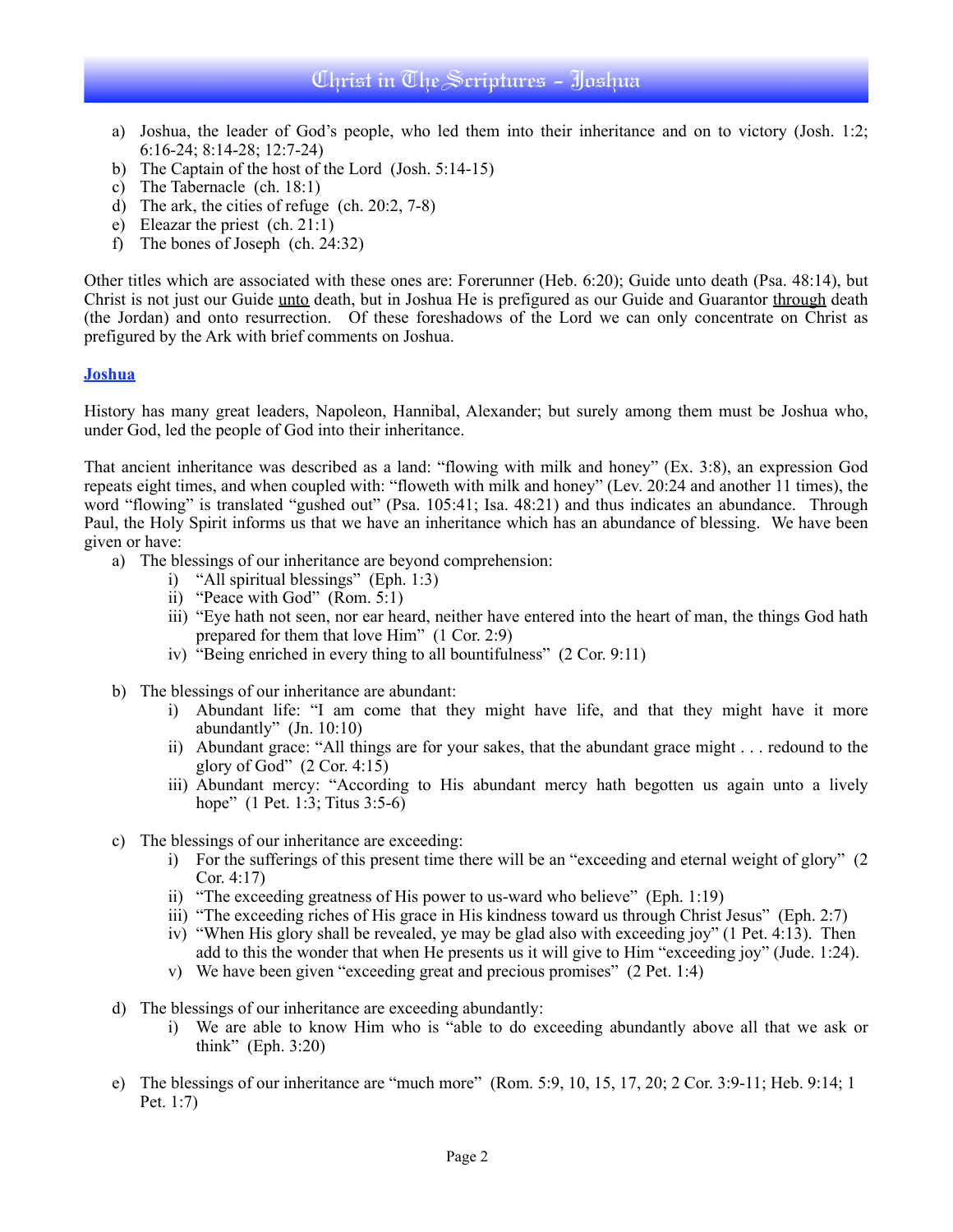These blessings are effects, but since the cause is always greater than the effect, how great must the Lord the cause or enabling power for these blessings be? For our Lord to bring us into this inheritance, He had to live in its reality and spiritually, and physically enter that which the Jordan indicates, death. The Ark was taken down into the midst of the Jordan but its waters were separated. When the Lord want down into the Jordan experience there was no separation of the waters. Prophetically He could say: the waters are "come in unto my soul" (Psa. 69:1), they "flowed over mine head . . . I am cut off" (Lam. 3:54); the "waters compassed me about" (Jon. 2:5); "Deliver me . . . out of the deep waters. Let not the waterflood overflow me, neither let the deep swallow me up" (Psa. 69:14-15); "Deliver me out of great waters" (Psa. 144:7). It causes the heart to worship when it is understood that such was His love for those who were enemies, and that: "Many waters cannot quench love, neither can the floods drown it" (Song of Sol. 8:7). Herein we are given a new dimension of the Lord as the leader, not out of bondage as Moses did, but our leader into our inheritance by going into unspeakable suffering from the hand of God for our salvation.

Christ is the Shepherd and we follow Him, and in Joshua's foreshadow the Lord leads us into our inheritance and is our Shepherd, Guide and Leader. In fulfilling these three roles He does not lead with cold efficiency but with tender care (1 Pet. 5:7) for:

- a) He calls us (Jn. 10:3)
- b) He then leads us (Psa. 23:3), and on the pathway
- c) He nourishes us (Psa. 23:2)
- d) He knows us (Jn. 10:14, 15, 27)
- e) He guards us (Jn. 10:28-30), and when we get hurt
- f) He heals us (1 Pet. 2:24-25) and when we are weary
- g) He carries us (Isa. 40:11; Lk. 15:5-6)

#### **The Ark**

In Joshua the emphasis on the Ark is not on what it was made from as in Exodus (Ex. 25:10-11), neither with its contents (Ex. 25:16, 21; ch. 16:33; Num. 17:10); nor its importance being the first article mentioned in the instructions (Ex. 25:10), but on what it is called and its importance when entering the inheritance. It is called:

- a) The ark (ch 3:15)
- b) The ark of the Covenant (ch. 3:6)
- c) The ark of the LORD (Jehovah) (ch. 4:18)
- d) The ark of the LORD your God (Jehovah your Elohim) (ch. 3:3)
- e) The ark of the Lord (Adonai) of all the earth (ch. 3:11)
- f) The ark of the LORD (Jehovah) the Lord (Adown) of all the earth (ch. 3:13)
- g) The ark of the Testimony (ch. 4:16)

The Ark and mercy seat was the place of His governmental authority, indicative of His absolute reigning right over the individual. It contained His law, His principles for living by which the people were to conform. The life of our Lord was one of unreserved conformity to the will of God, not because of constraint, but by His essential nature and loving God's law. When it is said concerning Him: "His delight is in the law of the Lord; and in His law doth he meditate day and night" (Psa. 1:2), it reveals the purity of His conscious and subconscious mind. In the hours of sleep what thoughts flood the mind, with Him, even when in that unconscious state, His mind was always pure. Furthermore, only He could truly say: "O how I love thy law" (Psa. 119:97). We can only love that which is beautiful and attractive to us. The law was holy, just, and good, and in loving it there is manifested the character of the Lord, for He was holy, just, and good.

The Ark foreshadows the Lord and one of its profound teachings is that of it being constructed of wood and gold. It was constructed so that the wood was covered by the gold, but being the only piece of furniture where the inside of the container was also covered in gold, hence the wood was in the gold and the gold was in the wood. Thus, there is the glory of His deity and the wonder of His humanity, that which theologians call: "His hypostatic union". This impressive sounding word simply means the personal union of the two natures of the Lord, His human and divine.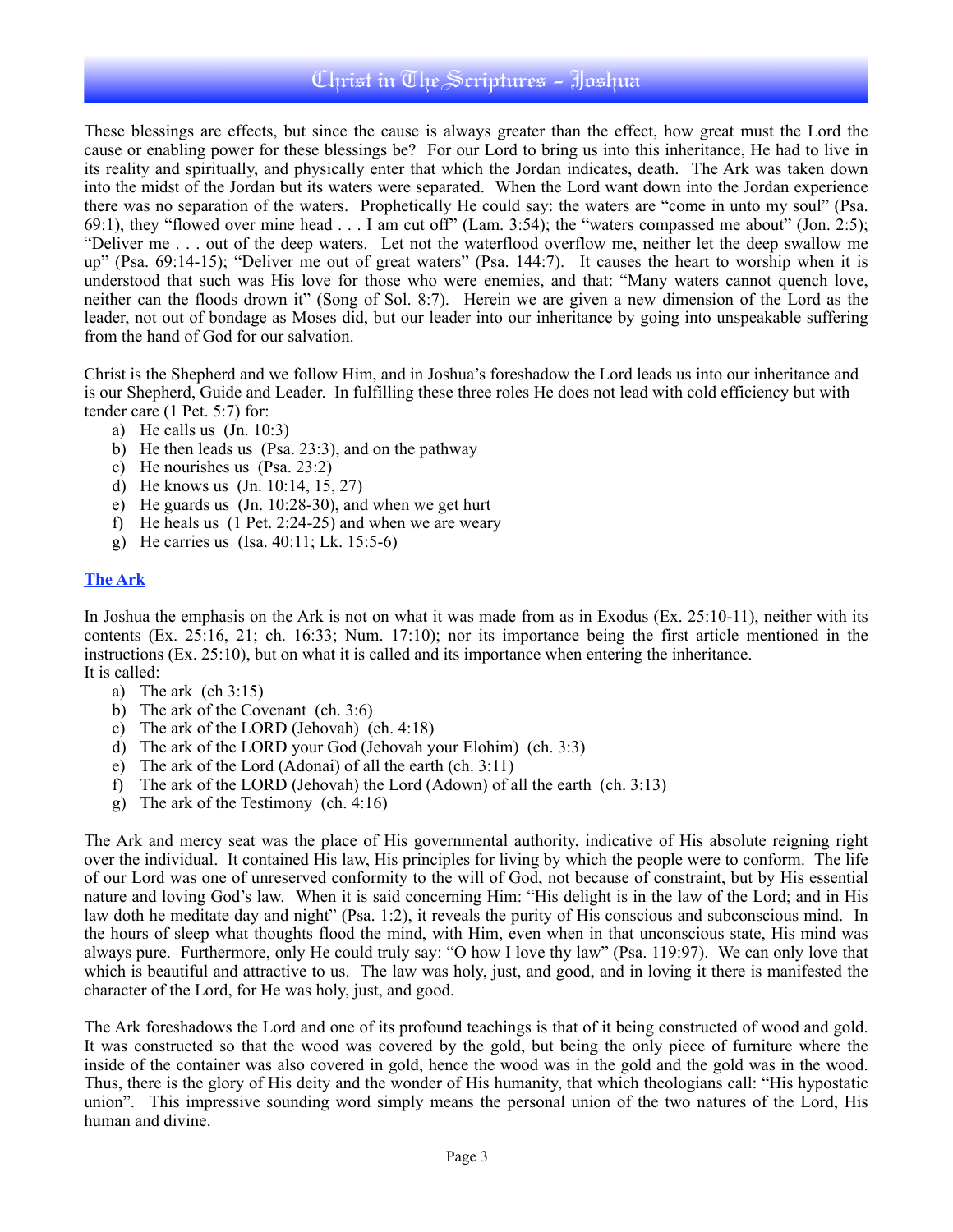The hypostastic union is one of the unique characteristics of Christianity. No other founder is divine, much less human and divine, they are only sinful men. Christ is gloriously unique in multi avenues of thought. He is the only man who is eternal in His being; had an incarnation; has two perfect and complete natures; was completely sinless in His life; suffered to redeem men; whose death was an accomplishment; who rose from the dead; who ascended to Heaven; who is coming again; is God appointed Advocate; is exclusively the High Priest after the order of Melchizedek; is the Messiah, and God appointed King etc., etc.

The hypostatic union of the Lord is exclusive to Him. Neither the Father or the Holy Spirit can claim that! Every avenue of meditation on the Lord is profound, so profound that only the Father can comprehend Him. No matter how apparently contradictory the deity and humanity of the Lord may be, it is only so because of our limited understanding. How can He, who is omnipresent, not be with the disciples when they were in the boat? Or why did He, who is omniscient, ask questions such as: "Where have ye laid Him", or "How many loaves have ye"? How could He, the Sovereign Lord, be subject to his parents? The answer is we do not know, "Such knowledge is too wonderful for me . . . I cannot attain unto it" (Psa. 139:6). This is why the Lord said: "No man knoweth the Son, but the Father; neither knoweth any man the Father, save the Son" (Matt. 11:27)**.** 

In a way beyond understanding, we are faced with an individual in whom were hid all the treasures of wisdom and knowledge, yet increased with wisdom; who being God is never weary, yet being man He was wearied; who being God could not die, yet the man who died was God. In full awareness of His deity He could say: "I and My Father are One" (Jn. 10:30), and in full awareness of humanness say: "I thirst" **(**Jn. 19:28). He is the God-man.

| Terms which indicate<br><b>His Humanity</b> | <b>References</b> | Terms which indicate<br><b>His deity</b> | <b>References</b>    |
|---------------------------------------------|-------------------|------------------------------------------|----------------------|
| Jesus                                       | Matt. 8:29        | Son of God                               | Mk. 1:1; Jn. $20:31$ |
| Firstborn son                               | Matt. 1:23        | Emmanuel                                 | Matt. 1:23           |
| Child is born                               | Isa. $9:6$        | A Son given                              | Isa. $9:6$           |
| This man                                    | Mk. 15:39         | Was the Son of God                       | Mk. 15:39            |
| Jesus                                       | Lk. $1:31$        | Son of the Most high                     | Lk. $1:32$           |
| The child                                   | Lk. 2:49          | My Father's business                     | Lk. 2:49             |
| Seed of David                               | Rom. $1:3-4$      | Son of God                               | Rom. 1:3-4           |
| David's son                                 | Matt. 22:45       | David's Lord                             | Matt. 22:45          |
| Jesus                                       | 1 Thess. 1:10     | Son from heaven                          | 1 Thess. $1:10$      |

As mentioned, Joshua gives the Ark several names, possibly more descriptive names than any other book. Therefore, it is pointing us to the descriptive terms and names of the Lord regarding His hypostatic union.

His deity is never separated from His humanity nor His human needs separated from His deity. These cannot be separated, a tactic which Satan tried to do in the temptations. The man who slept in the back of the boat was God, and being such, He stilled the storm and waves (Mk. 4:39). He did not sleep as man and still the waves as God, that is dividing His person. The God who said to the dead child "Arise", and being man He "took her by the hand" (Lk. 8:54).

Before His incarnation the Lord was exclusively deity. At His incarnation He added to Himself humanity, without divesting Himself of any attribute of deity, but never using His deity to anesthetize Himself of any of the trials or